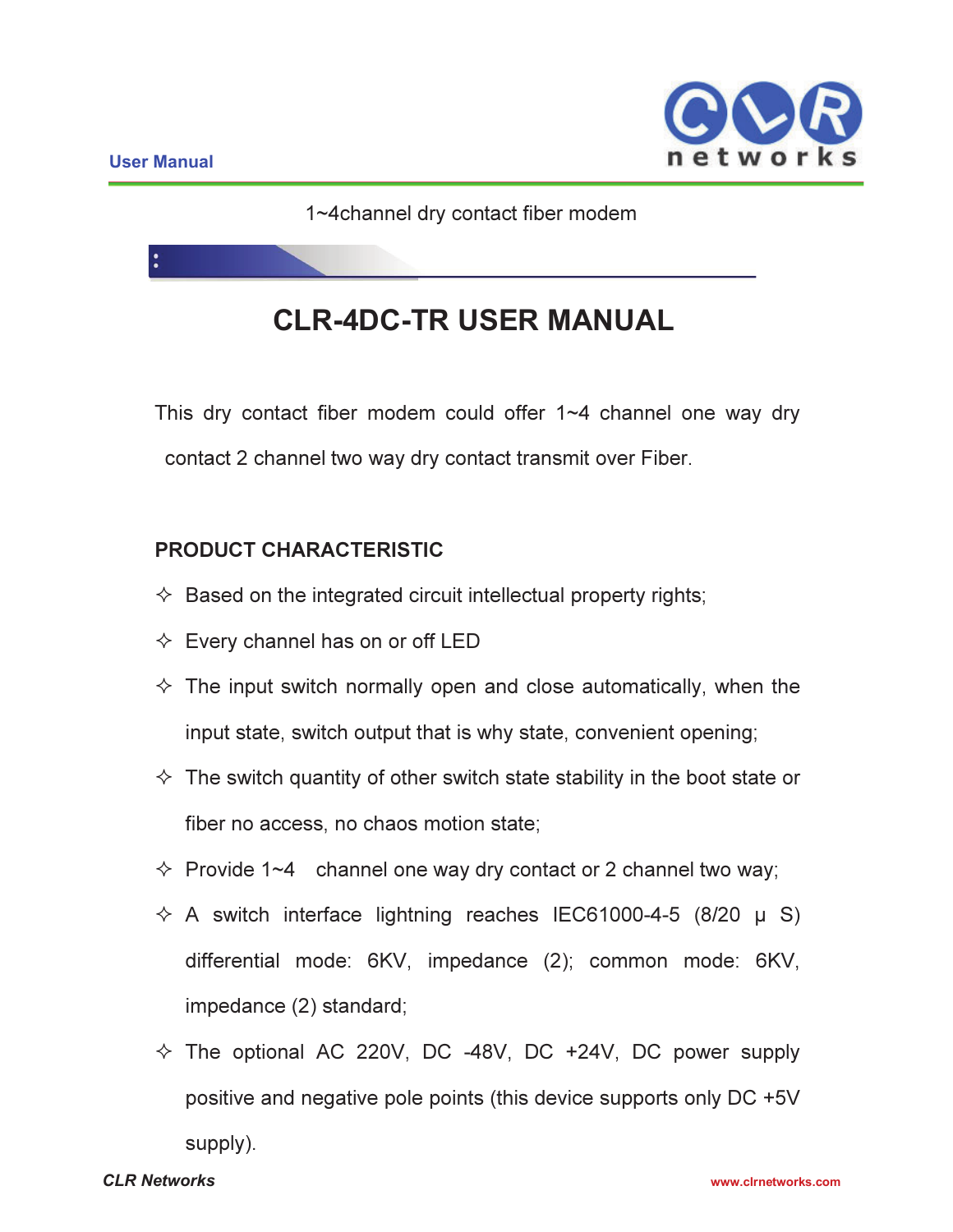# **User Manual**



#### Port feature

#### Fiber Interface

Optical interface: SC/FC Optical core: single fiber Optical Wavelenth: 1310 nm/1550nm Sending consumption: -8dBm/-14dBm Receiving and dispatching module:>-6dBm Optical receiver receiving sensitivity: <-33 (BER<10 -10): Dynamic range receiving: >-30dB Optical code:NRZ Transmit distance: single-mode with 20KM.Multi-mode with 2km

#### Dry contact

Response time: <2ms Delay time: 0.5ms Switch signal: 30VDC/0.5A Connector: RJ45 Frequency response: 20HZ/S

#### Power supply

DC<sub>5</sub>V Power Consumption: <= 3 Watts

#### Environment condition

Operating temperature: 0C~+50 C Storage temperature: -20 C~+70 C Relative temperature:95% (uncondensed)

# Dimension

103mm(L)x93mm(W)x 28mm(H)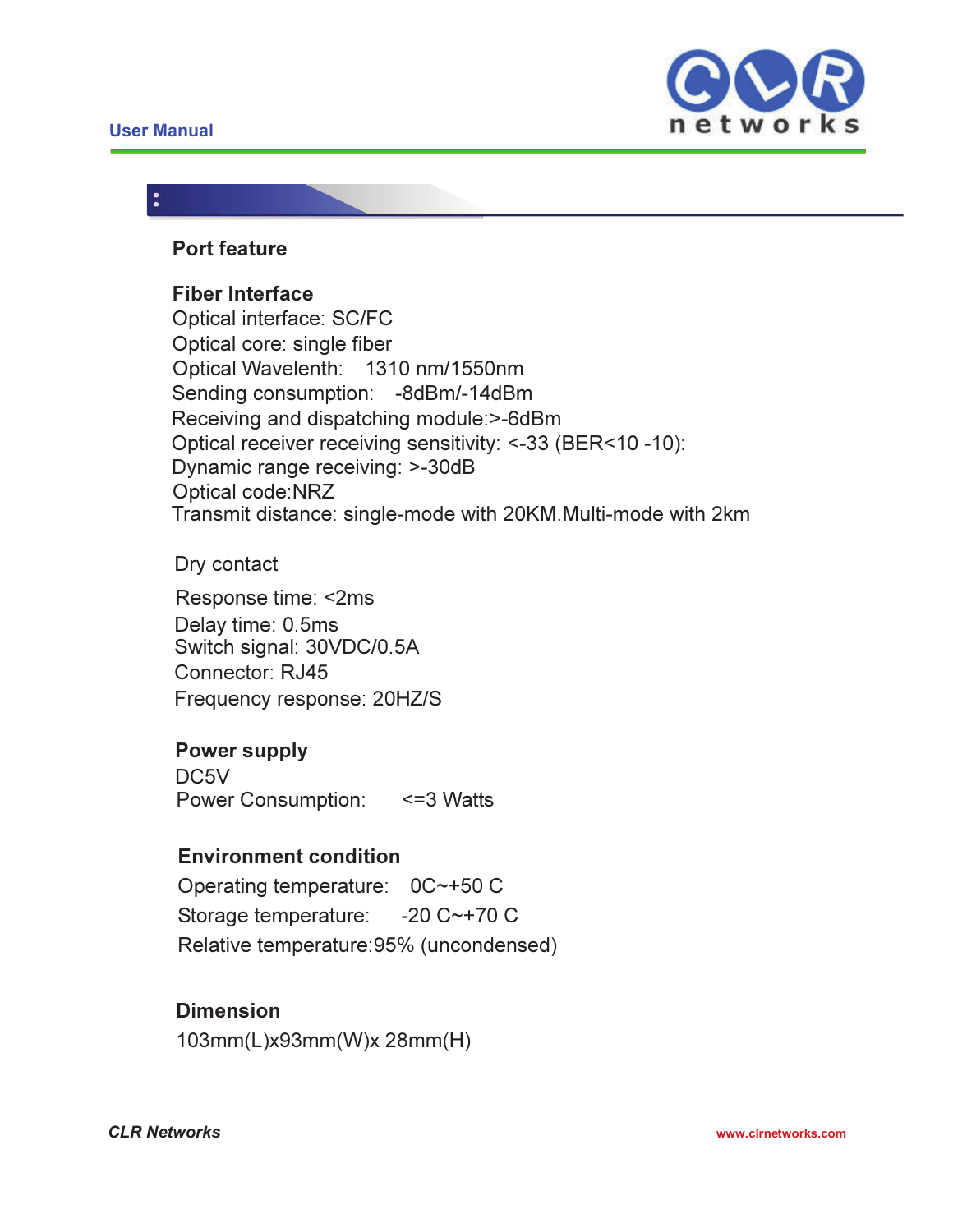### **User Manual**





Back panel

| LED<br>$\bullet$<br>$\bullet$ |               |               |                                 |  |  |  |  |  |
|-------------------------------|---------------|---------------|---------------------------------|--|--|--|--|--|
| <b>NAME</b>                   | <b>COLOUR</b> | <b>STATUS</b> | <b>DISCRIPTION</b>              |  |  |  |  |  |
|                               | 8LED in all   |               |                                 |  |  |  |  |  |
| <b>PWR</b>                    | green         | on            | Power ok                        |  |  |  |  |  |
|                               |               | off           | Not connect power               |  |  |  |  |  |
| <b>SYN</b>                    | green         | on            | Fiber signal ok                 |  |  |  |  |  |
|                               |               | off           | Fiber signal loss               |  |  |  |  |  |
| <b>ROK</b>                    | green         | on            | Remote device connected         |  |  |  |  |  |
| $K1-4$                        | Green         | On            | 1-4 channel dry contact connect |  |  |  |  |  |
|                               |               | on            | 1-4 channel dry contact cut     |  |  |  |  |  |
| <b>BURGHAIRAIL</b>            |               |               |                                 |  |  |  |  |  |

DIP1-8: NO FUNCTION

**SWITCH** 

FIBER PORT  $\ddot{\bullet}$ 

FC or SC for option TX :fiber transmit port RX: fiber receive port